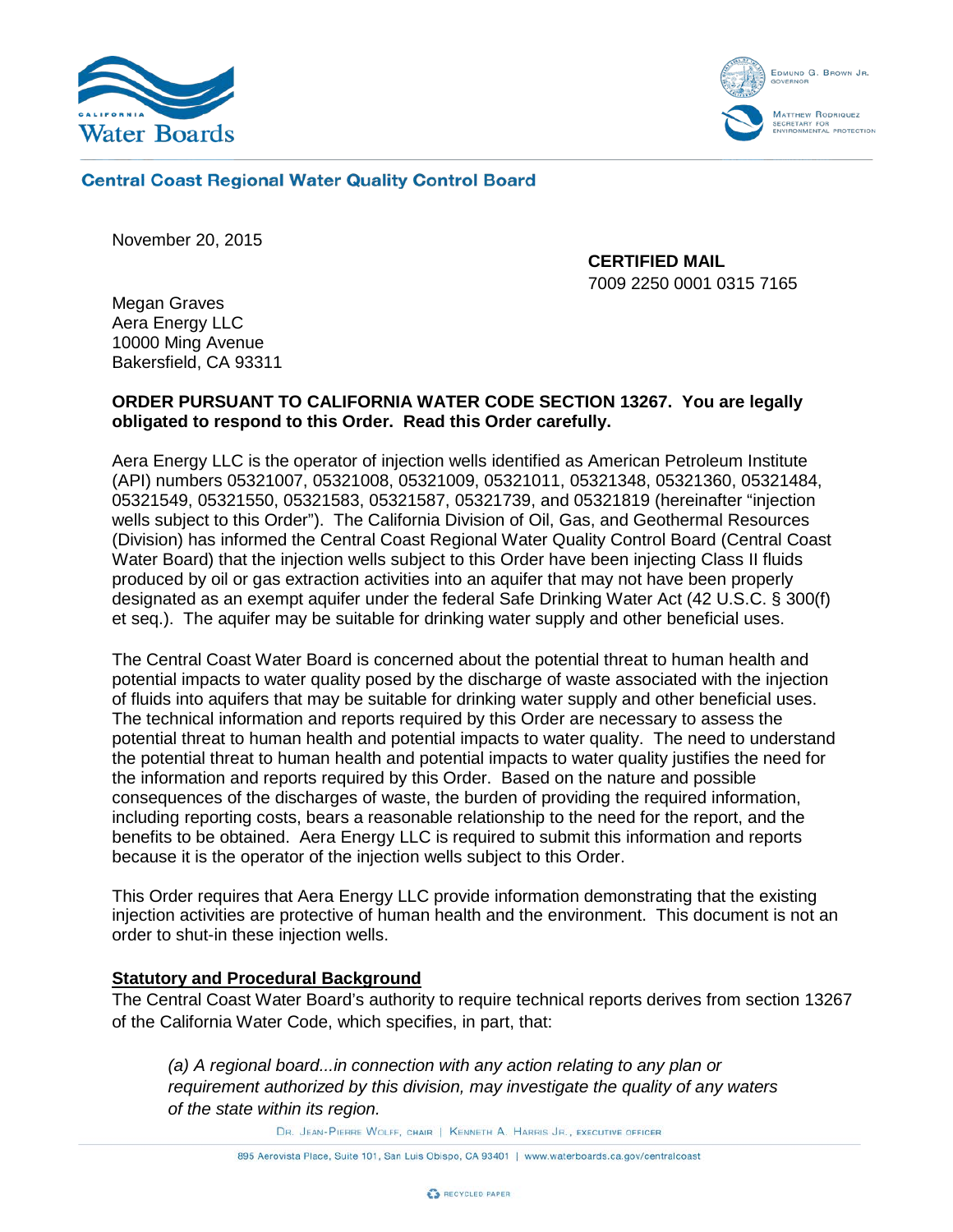*(b)(1) In conducting an investigation specified in subdivision (a), the regional board may require that any person who has discharged, discharges, or is suspected of having discharged or discharging, or who proposes to discharge waste within its region…that could affect the quality of waters within its region shall furnish, under penalty of perjury, technical or monitoring program reports which the regional board requires. The burden, including costs, of these reports shall bear a reasonable relationship to the need for the report and the benefits to be obtained from the reports. In requiring those reports, the regional board shall provide the person with a written explanation with regard to the need for the reports, and shall identify the evidence that supports requiring that person to provide the reports.*

# **Under the authority of California Water Code section 13267, the Central Coast Water Board hereby orders Aera Energy LLC to:**

- 1. By **January 18, 2016,** if you believe the requirements of this Order are not applicable to the injection wells subject to this Order, please submit comprehensive written justification to the Central Coast Water Board, which clearly supports any one of the following: 1) Calif. Oil Independents and its predecessors in interest have never injected fluids into the injection wells subject to this Order, 2) previous or current injection is only within an exempt aquifer, or 3) previous or current injection is only within a zone that is not an underground source of drinking water (USDW). Documentation in support of the second or third justifications must be consistent with criteria established under federal Safe Drinking Water Act (42 U.S.C. § 300(f) et seq.). You must submit justification as described above for each injection well identified in this Order, or submit the information required below.
- 2. By **January 18, 2016,** submit a work plan that describes the procedures you will use to collect and analyze representative groundwater samples from the injection zones related to the injection wells subject to this Order. The work plan must include an implementation schedule that includes submitting sampling analysis results by March 7, 2016 (see #3 below). Your work plan is subject to review and approval by the Assistant Executive Officer.
- 3. By **March 7, 2016,** submit a technical report that contains all of the following information:
	- a. Analyses of groundwater samples from the injection zones related to the injection wells subject to this Order, pursuant to the water quality analysis and reporting requirements contained in Attachment A to this Order.
	- b. Analyses of all fluids currently being injected into the injection wells subject to this Order, pursuant to the water quality analysis and reporting requirements contained in Attachment A to this Order.
	- c. All available historical chemical analyses of fluids injected into the injection wells subject to this Order. In situations where chemical analyses do not exist, you must describe the type of fluids injected and the likely and potential chemical constituents of the fluids.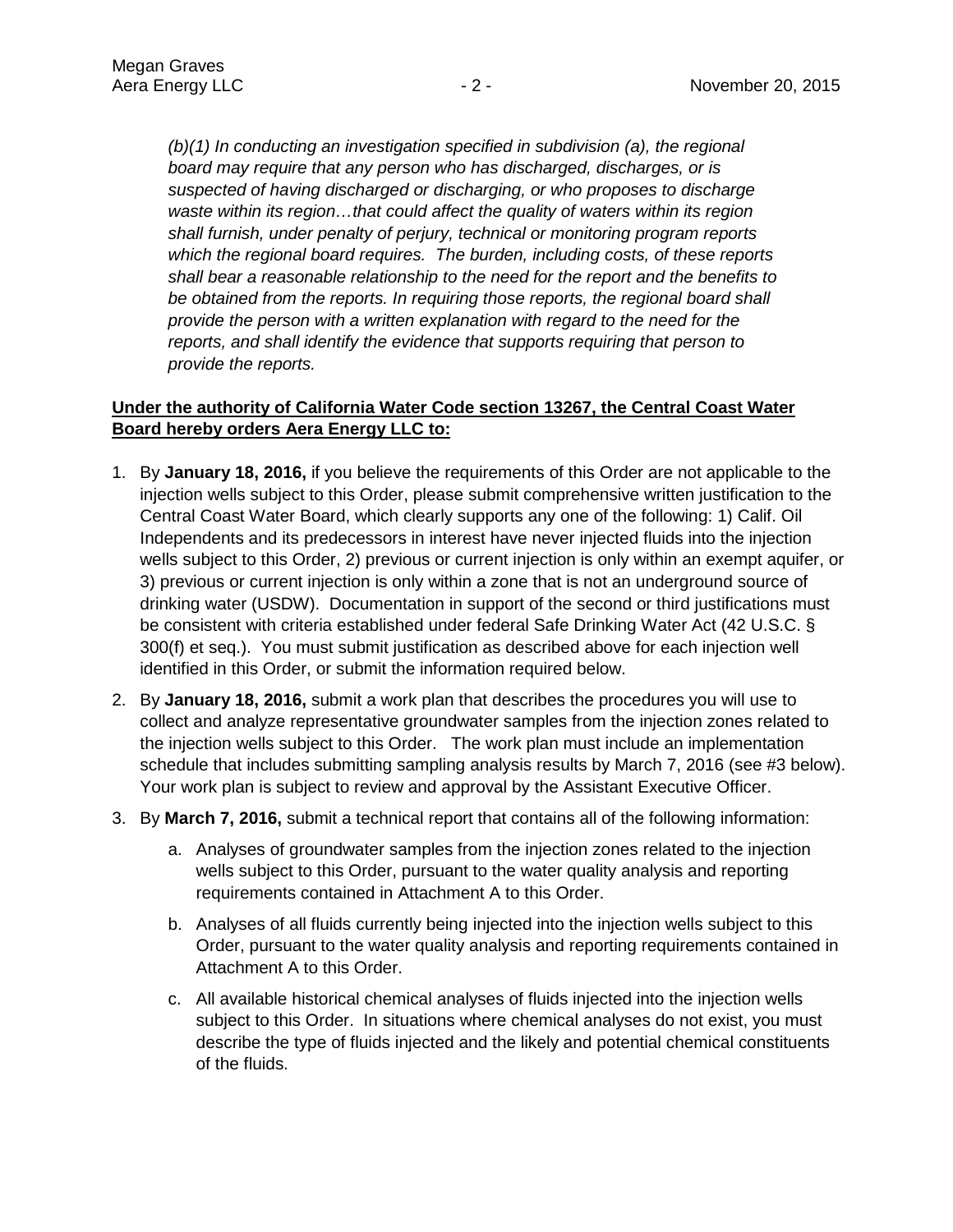- d. All available analytical data for groundwater samples collected from any injection zones within one (1) mile of the injection wells subject to this Order.
- e. A list and location map of all water supply wells within one mile of the injection wells subject to this Order.
- f. Information for each identified water supply well, including: well completion report records from the Department of Water Resources or other sources; type of well (i.e., domestic, irrigation, industrial, etc.); whether any of the water is used for domestic purposes; status (i.e., active, idle, etc.); well construction; borehole geophysical logs; and all analytical results for any water samples collected from each water supply well. The information collected as part of this well survey is to be supplemented by an on-the-ground verification of the current condition or existence of the wells and any new wells not listed in the database(s) search. Exact locations of all the wells are to be provided on a scale map and clearly labeled. If exact locations are not available, an explanation as to why the locations were not provided must be included.
- g. For the injection wells subject to this Order, the information described in items A through N, below, must be submitted in electronic spreadsheet format, using fields labeled as stated below, respectively. The information described in items O through R, below, must be submitted as attachments:
	- A. The name of the owner and/or operator of the injection well;
	- B. API number for the injection well;
	- C. Injection well name and number
	- D. Name of the field in which the injection well is located;
	- E. County in the which the injection well is located;
	- F. Latitude and Longitude (decimal degrees) of well head location;
	- G. Latitude and Longitude Datum, indicate "1" for North American Datum of 1983 or "2" for North American Datum of 1927;
	- H. Injection well total depth (feet);
	- I. Top injection depth (feet);
	- J. Formation/Zone name at top injection depth;
	- K. Bottom injection depth (feet);
	- L. Formation/Zone name at bottom injection depth;
	- M. Date injection started in the well (Day/Month/Year, xx/xx/xxxx);
	- N. Total injection volume in barrels by calendar year (to present day);
	- O. Attach well construction diagram including all perforations, annular material, and seals;
	- P. Attach a description of all sources of fluid injected;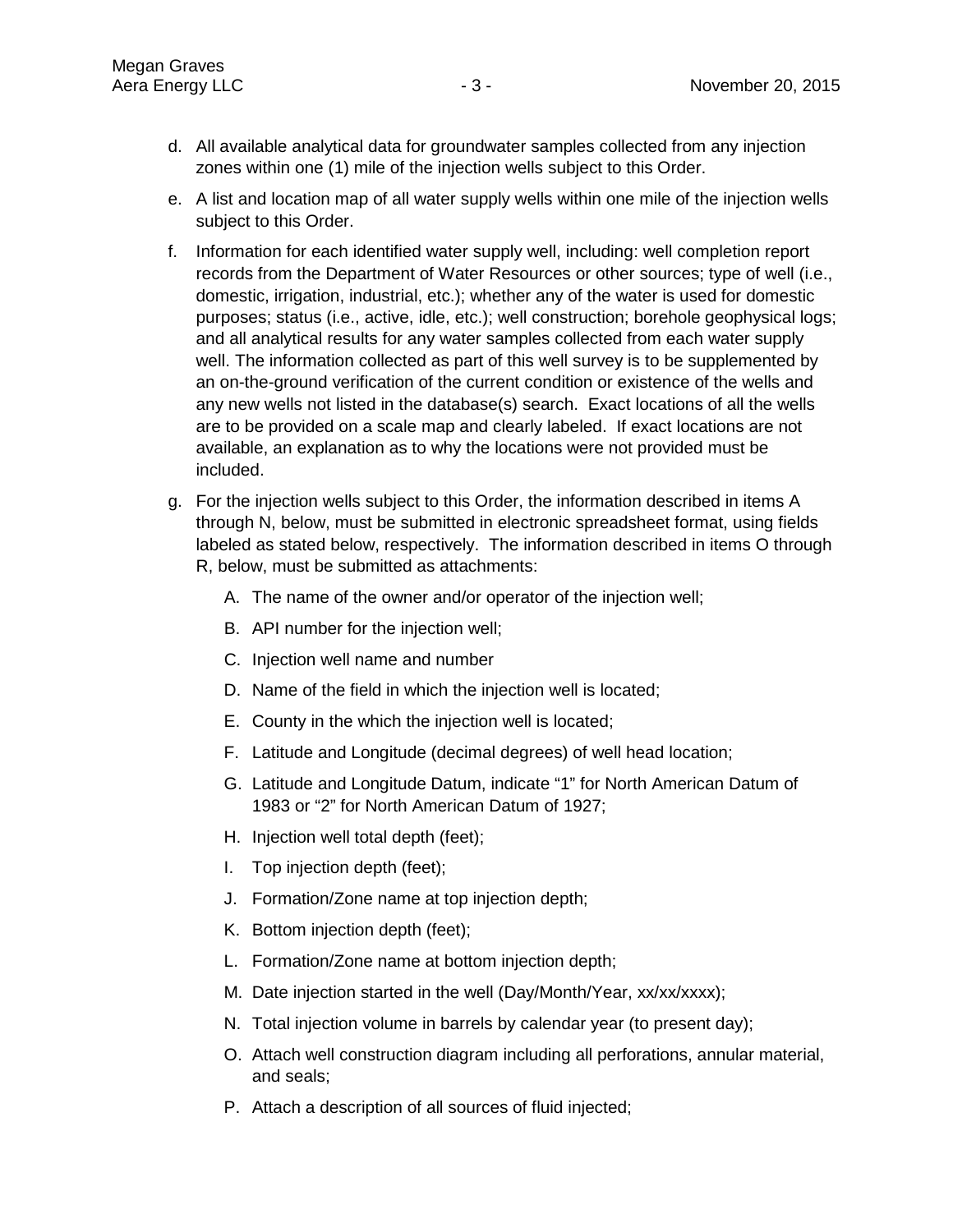- Q. Attach all data maintained in compliance with California Code of Regulations, title 14, section 1724.10, subdivision (h).
- R. Attach documentation associated with each mechanical integrity test undertaken to comply with California Code of Regulations, title 14, section 1724.10, subdivision (j).

All required work plans and technical information must be submitted in an electronic format compatible with the State's GeoTracker system following the requirements of California Code of Regulations, title 23, section 3893 (available at: [http://www.waterboards.ca.gov/ust/electronic\\_submittal/docs/text\\_regs.pdf\)](http://www.waterboards.ca.gov/ust/electronic_submittal/docs/text_regs.pdf).

A unique case identifier (Global ID) is assigned for each well subject to this Order contained in Attachment B.

Based on the information submitted in the work plan and/or technical report, additional information or action may be required.

Additionally, please submit a hard copy to the attention of:

John Robertson, Supervising Engineering Geologist Central Coast Water Board 895 Aerovista Place, Suite 101 San Luis Obispo, CA 93401 [John.Robertson@waterboards.ca.gov](mailto:John.Robertson@waterboards.ca.gov)

All information is to be copied to the Division, to the attention of:

Steven R. Bohlen, State Oil and Gas Supervisor Department of Conservation, DOGGR 801 K Street Sacramento, CA 95814-3500 [Steven.Bohlen@conservation.ca.gov](mailto:Steven.Bohlen@conservation.ca.gov)

Submissions pursuant to this Order must be prepared and signed by an appropriately registered and experienced geologist or engineer, and must include the following statement signed by an authorized representative of Aera Energy LLC:

*"I certify under penalty of law that I have personally examined and am familiar with the information submitted in this document and all attachments and that, based on my inquiry of those individuals immediately responsible for obtaining the information, I believe that the information is true, accurate, and complete. I am aware that there are significant penalties for submitting false information, including the possibility of fine and imprisonment."*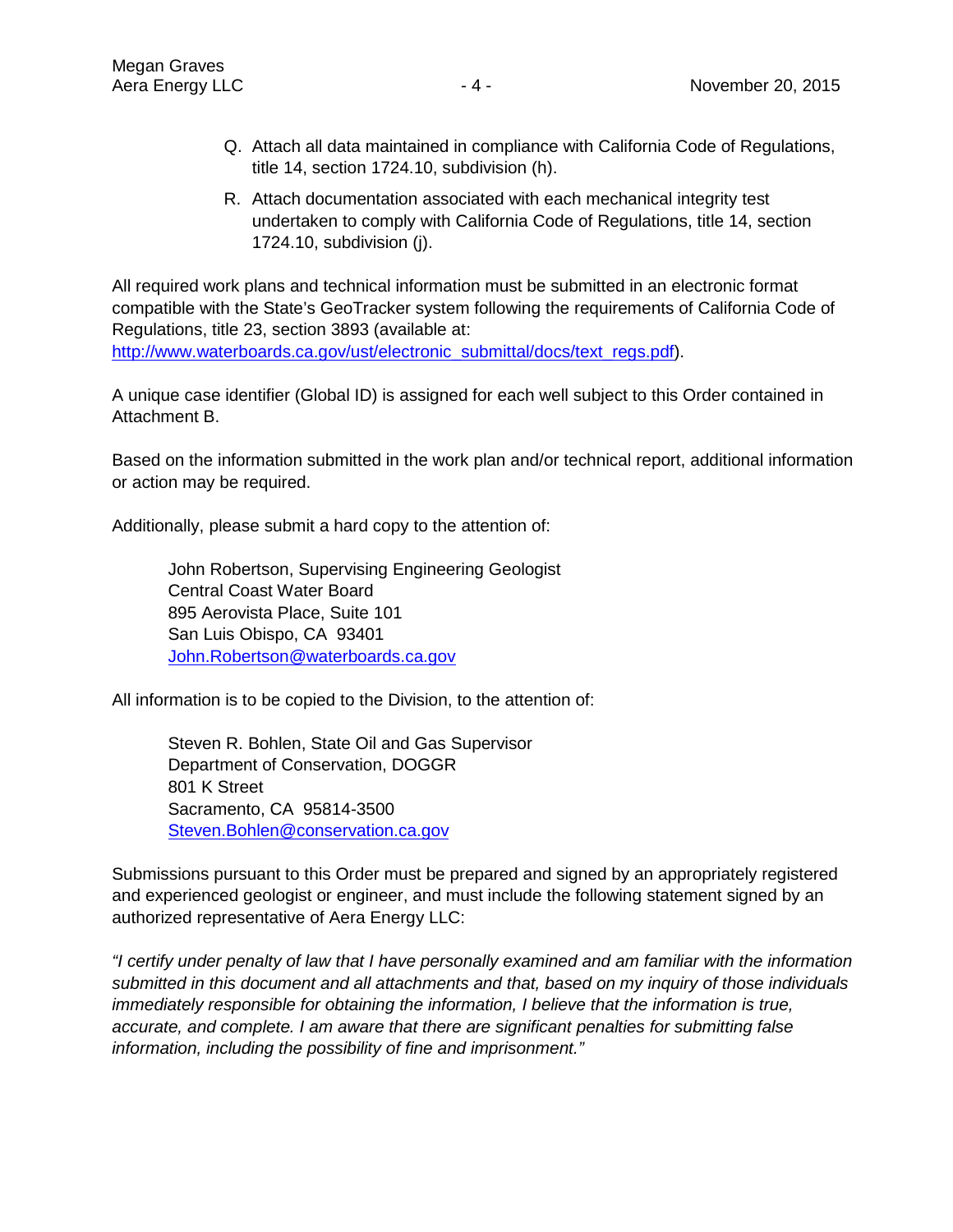The failure to furnish the required report, or the submission of a substantially incomplete report or false information, is a misdemeanor, and may result in additional enforcement actions, including issuance of an Administrative Civil Liability Complaint pursuant to California Water Code section 13268. Liability may be imposed pursuant to California Water Code section 13268 in an amount not to exceed one thousand dollars (\$1,000) for each day in which the violation occurs.

Any person aggrieved by this Order of the Central Coast Water Board may petition the State Water Board to review the action in accordance with California Water Code section 13320. The State Water Board must receive the petition by 5:00 p.m., within 30 days after the date of this Order, except that if the thirtieth day following the date of this Order falls on a Saturday, Sunday, or state holiday, the petition must be received by the State Water Board by 5:00 p.m. on the next business day. Copies of the law and regulations, and instructions applicable to filing petitions, are at [http://www.waterboards.ca.gov/public\\_notices/petitions/water\\_quality/index.shtml,](http://www.waterboards.ca.gov/public_notices/petitions/water_quality/index.shtml) or will be provided upon request.

Be advised that sections 13260 and 13264 of the California Water Code require any person who proposes to discharge waste that could affect waters of the state to submit a Report of Waste Discharge for any new discharge or change in the character, volume, or location of an existing discharge. Fluids produced by oil or gas extraction activities that can no longer be disposed of in the injection wells subject to this Order cannot be discharged to land or waters of the state prior to the issuance of Waste Discharge Requirements, and cannot be discharged to waters of the United States prior to the issuance of an National Pollutant Discharge Elimination System (NPDES) Permit. Failure to comply with these requirements may constitute a misdemeanor under Water Code section 13265 or a felony under Water Code section 13387, and may also subject Aera Energy LLC to judicial or administrative civil liabilities.

Any questions regarding this matter should be directed to Aaron Katona at (805) 542-4649 or at [aaron.katona@waterboards.ca.gov;](mailto:aaron.katona@waterboards.ca.gov) or John Robertson at (805) 542-4630 or at [John.Robertson@waterboards.ca.gov.](mailto:John.Robertson@waterboards.ca.gov)

Sincerely,

TTGMM

Michael J. Thomas Assistant Executive Officer

Enclosure:

Attachment A - Water Quality Sampling, Analysis and Reporting

Attachment B – GeoTracker Upload Instructions and Assigned Global Identification Number(s)

Digitally signed by Michael Thomas Date: 2015.11.20 15:19:05 -08'00'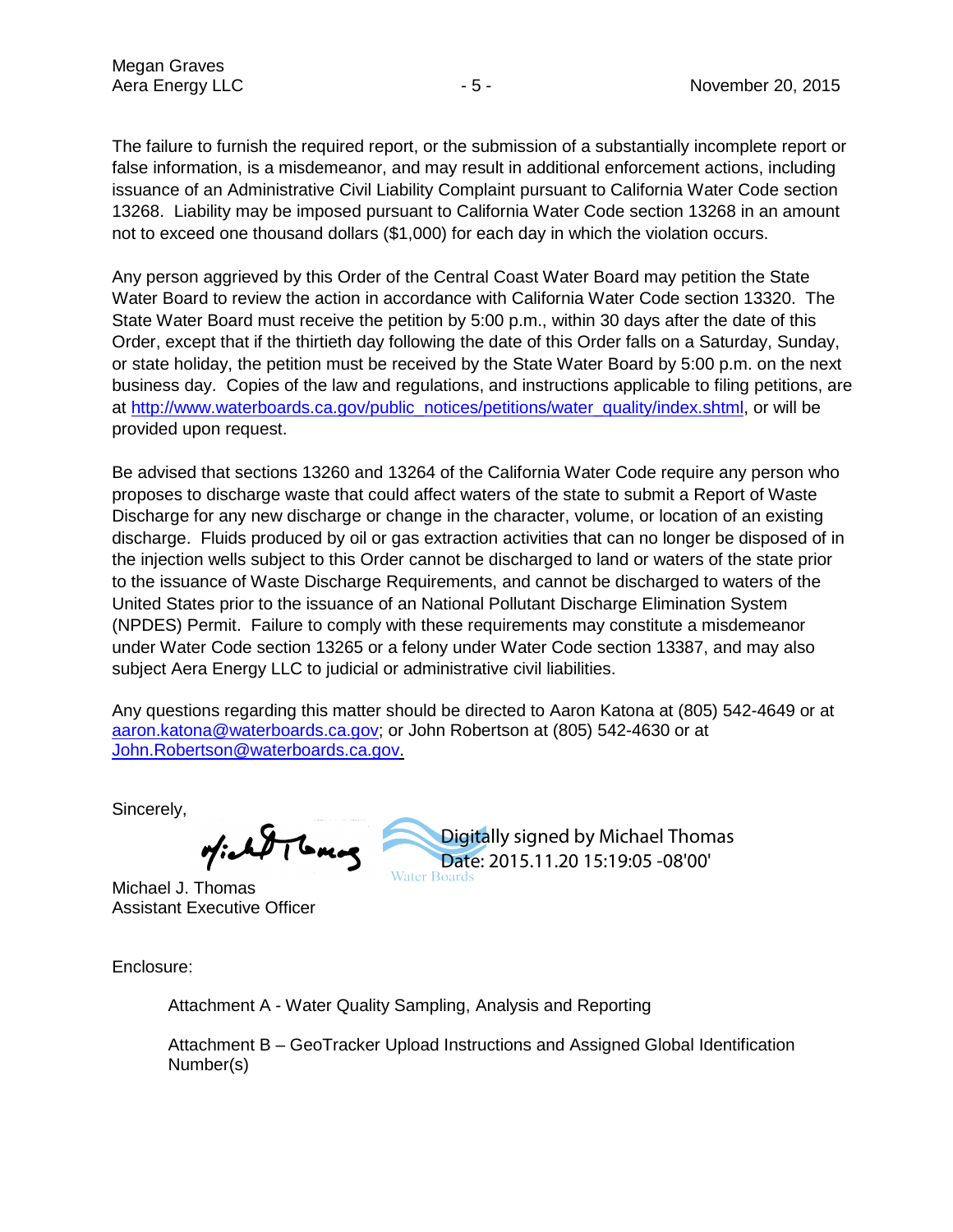Cc:

Julie Macedo, State Water Board [julie.Macedo@waterboards.ca.gov](mailto:julie.Macedo@waterboards.ca.gov)

Janice Zinky, State Water Board [janice.Zinky@waterboards.ca.gov](mailto:janice.Zinky@waterboards.ca.gov)

Eric Gillman, State Water Board [eric.gillman@waterboards.ca.gov](mailto:eric.gillman@waterboards.ca.gov)

Christine York, State Water Board [cristine.york@waterboards.ca.gov](mailto:cristine.york@waterboards.ca.gov)

John Robertson, Central Coast Water Board [john.robertson@waterboards.ca.gov](mailto:john.robertson@waterboards.ca.gov)

Matthew Keeling, Central Coast Water Board [matt.keeling@waterboards.ca.gov](mailto:matt.keeling@waterboards.ca.gov)

Aaron Katona, Central Coast Water Board [aaron.katona@waterboards.ca.gov](mailto:aaron.katona@waterboards.ca.gov)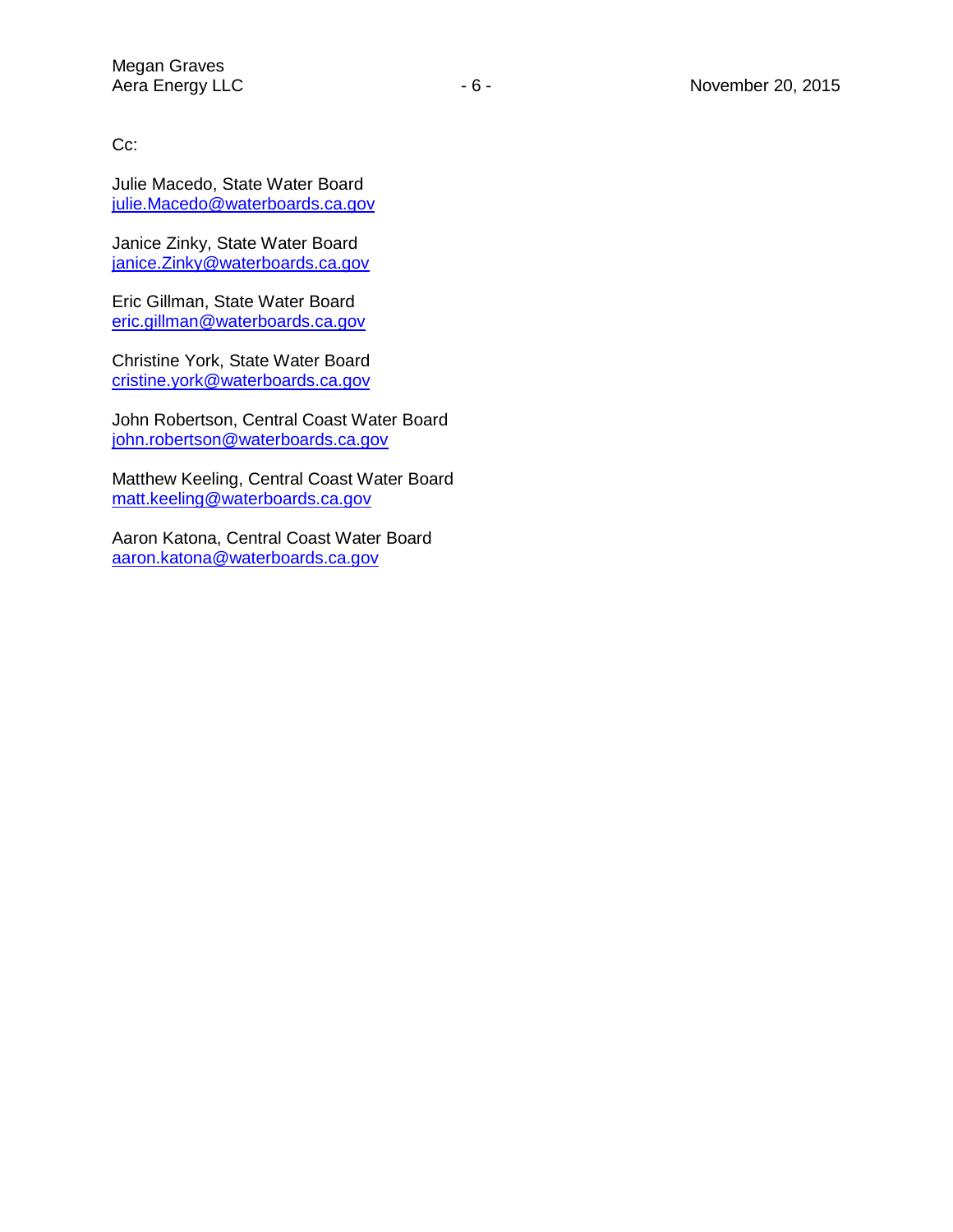#### ATTACHMENT A Water Quality Sampling, Analysis, and Reporting

## Water Quality Sampling

All groundwater sampling is to be performed by a qualified person. A qualified person is any person with the knowledge and training in proper sampling methods, chain of custody, and quality assurance/quality control protocols. Any person conducting groundwater sampling, other than personnel from a certified laboratory, shall consult with the certified laboratory to ensure that the sampler understands and follows the proper sampling collection procedures and protocols. All procedures to sample groundwater supply wells shall be consistent with US EPA Science and Ecosystem Support Division Operating Procedure for Groundwater Sampling (March 2013) (available at [http://www.epa.gov/region4/sesd/fbqstp/Groundwater-Sampling.pdf\)](http://www.epa.gov/region4/sesd/fbqstp/Groundwater-Sampling.pdf).

### **Water Quality Analysis**

Groundwater samples collected from wells and injection zones shall be analyzed by a laboratory certified by the Environmental Laboratory Accreditation Program, using current applicable EPAapproved analytical methods. The methods of analysis and the detection limits used shall be appropriate for the expected concentrations. The analytical method having the lowest method detection limit (MDL) shall be selected from among those methods that would provide valid results in light of any matrix effects or interferences. Analyze samples for the following:

- A. Total dissolved solids
- B. Metals listed in California Code of Regulations, title 22, section 66261.24, subdivision  $(a)(2)(A)$
- C. Benzene, toluene, ethylbenzene, and xylenes
- D. Total petroleum hydrocarbons for crude oil
- E. Polynuclear aromatic hydrocarbons (including acenaphthene, acenaphthylene, anthracene, benzo[a]anthracene, benzo[b]fluoranthene, benzo[k]fluoranthene, benzo[a]pyrene, benzo[g,h,i]perylene, chrysene, dibenzo[a,h]anthracene, fluoranthene, fluorene, indeno[1,2,3-cd]pyrene, naphthalene, phenanthrene, and pyrene)
- F. Radionuclides listed under California Code of Regulations, title 22, Table 64442, which includes Gross Alpha particle activity (excluding radon and uranium), Uranium, Radium-226, and Radium-228.
- G. Methane
- H. Major and minor cations (including sodium, potassium, magnesium, and calcium)
- I. Major and minor anions (including nitrate, chloride, sulfate, alkalinity, and bromide)
- J. Trace elements (including lithium, strontium, boron, iron, and manganese)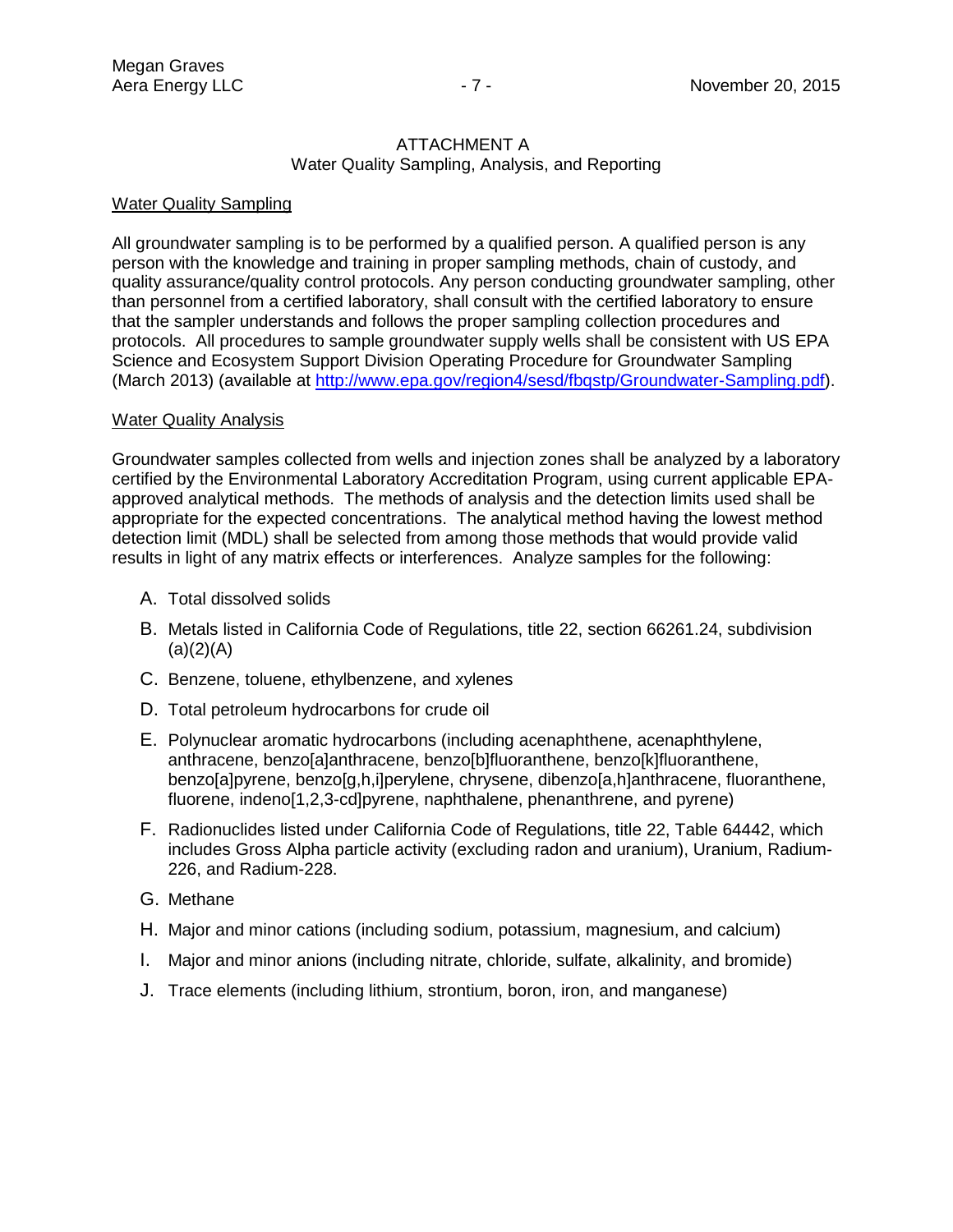# Water Quality Reporting

Work plans, and technical reports and associated data shall be uploaded in an electronic format compatible with the State's GeoTracker system.

Technical Report that includes

- Site plan with the location(s) of the wells sampled
- Description of field sampling procedures
- Copies of analytical laboratory reports, including quality assurance/quality control procedures and analytical test methods.
- Waste management and disposal procedures
- Table(s) of analytical results organized by well number (including API number).
- A list and location map of all the water supply wells located within a one mile radius of the injection well(s)

All GeoTracker uploads should consist of a GeoReport, GeoMap(s), and an EDF of laboratory data, if applicable.